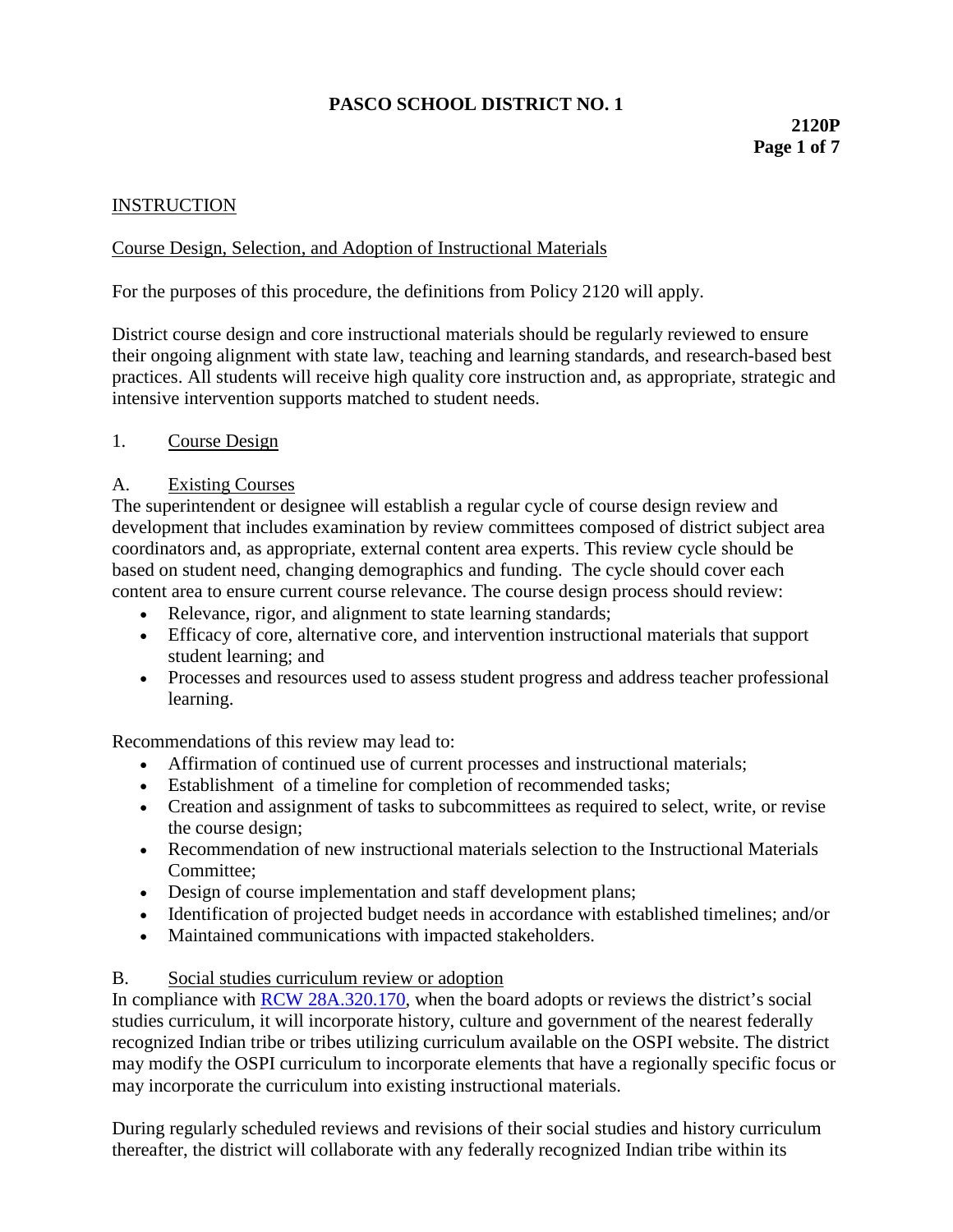boundaries and with neighboring Indian tribes to expand and improve instructional materials about Indian tribes and to create programs of classroom and community cultural exchange. The district will collaborate with the office of the superintendent of public instruction on curricular areas regarding tribal government and history that are statewide in nature.

## C. New Courses or Major Modifications to Existing Courses

New course offerings or major course modifications that propose significant changes to course objectives or scope will be reviewed by the superintendent or designee prior to being scheduled to ensure that the course is rigorous, utilizes appropriate instructional materials, and is a carefully considered part of the school's college and career pathways.

When the implementation of new or modified courses requires the adoption of new instructional resources, those resource recommendations will be forwarded to the Instructional Materials Committee for consideration by the process outlined below.

## D. Selection and Adoption of Instructional Materials

For the purposes of this procedure, instructional materials used in the school district will be classified as core, alternative core, intervention, supplemental, and temporary supplemental and shall be selected according to the procedures that follow. The principal is responsible for ensuring the continuing familiarity of his/her certificated staff with the requirement of this policy and procedure. The district office will provide such technical assistance as may be necessary to accomplish this.

## E. Roles and Responsibilities in the Selection and Adoption of Instructional Materials

The chart below briefly outlines the roles of stakeholders in the selection and/or adoption of instructional materials which is further defined in this procedure:

| <b>Instructional</b><br><b>Material Type</b> | <b>ROLE</b>                                  |                                    |                                    |                                                             |                     |
|----------------------------------------------|----------------------------------------------|------------------------------------|------------------------------------|-------------------------------------------------------------|---------------------|
|                                              | <b>Certificated</b><br><b>Teaching Staff</b> | Principal                          | Superintendent                     | <b>Instructional</b><br><b>Materials</b><br>Committee (IMC) | <b>School Board</b> |
| <b>Core Material</b>                         | Identify                                     |                                    | Establish<br>adoption<br>procedure | Review and<br>Recommend                                     | Adopt               |
| <b>Alternative</b><br>Core                   | Identify                                     |                                    | Designate<br>selector              |                                                             |                     |
| <b>Intervention</b>                          | Identify                                     |                                    | Designate<br>selector              |                                                             |                     |
| <b>Supplemental</b>                          | Identify                                     | Select or<br>designate<br>selector |                                    |                                                             |                     |
| <b>Temporary</b><br>Supplemental             | $Select -$<br>within district<br>guidelines  |                                    |                                    |                                                             |                     |

# F. **Instructional Material Delivery Formats**

Instructional materials may be delivered in many formats, and may include textbooks, technology-based materials, or other educational media.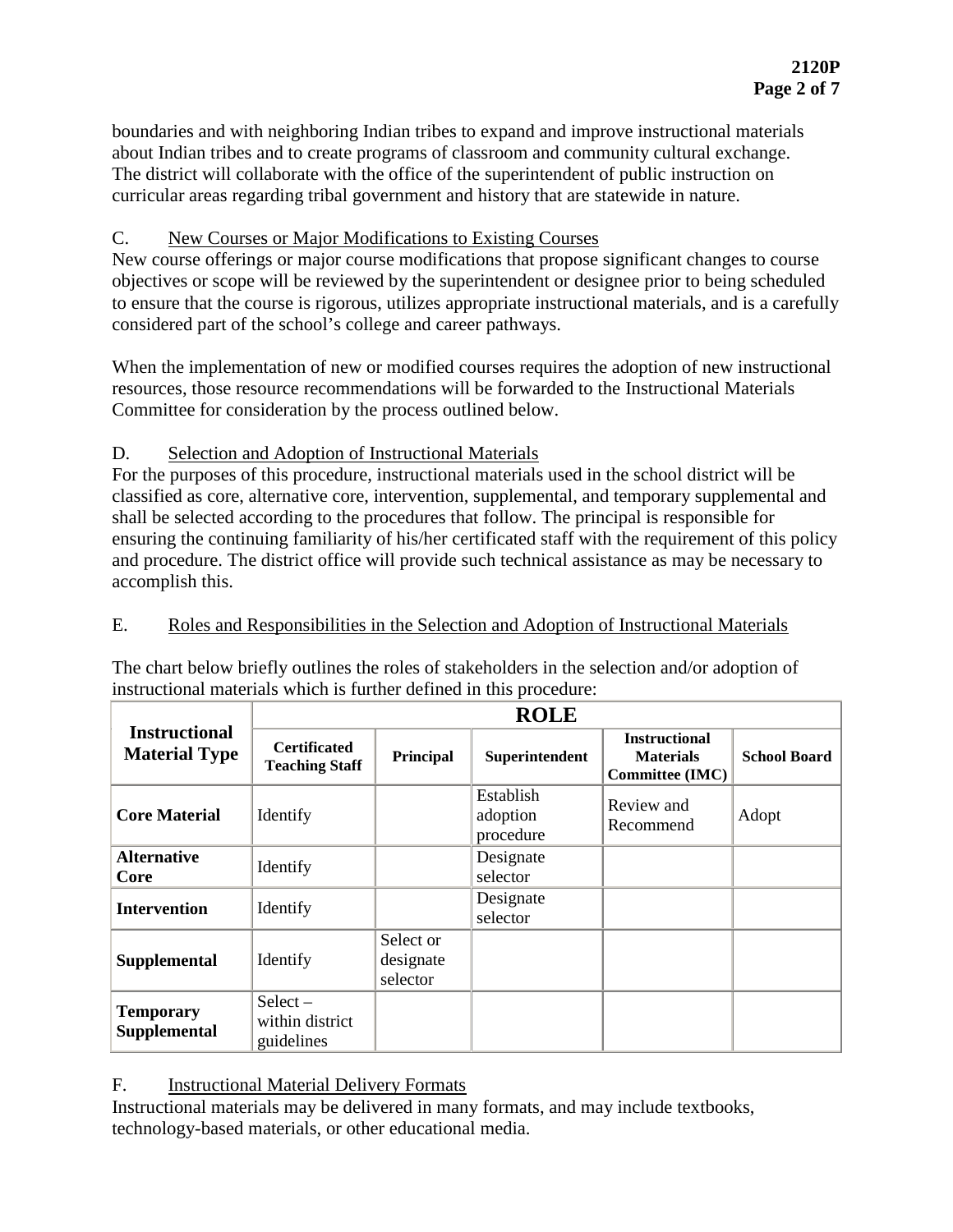## G. Open Educational Resources

Open Educational Resources (OER) are teaching and learning resources that reside in the public domain or have been released under an intellectual property license that permits their free use and re-purposing by others. A wide variety of free, high quality instructional content is available from supplemental to core instructional materials. District staff are encouraged to consider OER when selecting instructional materials according to these procedures. OER are subject to the same selection and adoption procedures as other instructional materials outlined in this document.

# H. Technology-based Resources

When instructional materials are technology based, district educational technology staff should be consulted regarding the technological impacts of the suggested program. Equity of access for students and teachers must be considered for all core materials delivered in digital formats.

# 2. Core Instructional Material Selection

# A. Instructional Materials Committee

The Instructional Materials Committee (IMC) is formed to establish and monitor such procedures as may be necessary for the evaluation and recommendation of core materials used by the district in conformance to stated criteria. The committee will act upon requests for core material approval and will evaluate and act upon citizens' requests for reconsideration of core materials.

Committee meetings will be held on a schedule determined by the district. Special meetings may be called by the committee chairman if necessary. The committee secretary will provide department heads, principals, and program developers with copies of the committee meeting schedule.

The committee voting members will consist of parents/community members and representatives of the district professional staff, including representatives from district curriculum committees, certificated teaching staff (one appointed by Pasco Association of Educators if agreed in the collective bargaining agreement), and district and school administrators. Parents and community members shall not also be employees of the Pasco School District. State law provides that parents/guardians must make up less than one-half the committee.

Members will be appointed by the superintendent or designee through the district's committee process. The Executive Director of Curriculum and Professional Development or designee will be a permanent member of the committee. Membership must be approved by the Board of Directors. Other members will have three-year terms. Temporary appointments of one year or less may be made to fill vacancies. A member who misses two or more meetings during any school year may be replaced for the remainder of the appointed term. A member who needs a leave of absence may request a leave for up to one school year and a substitute may be appointed.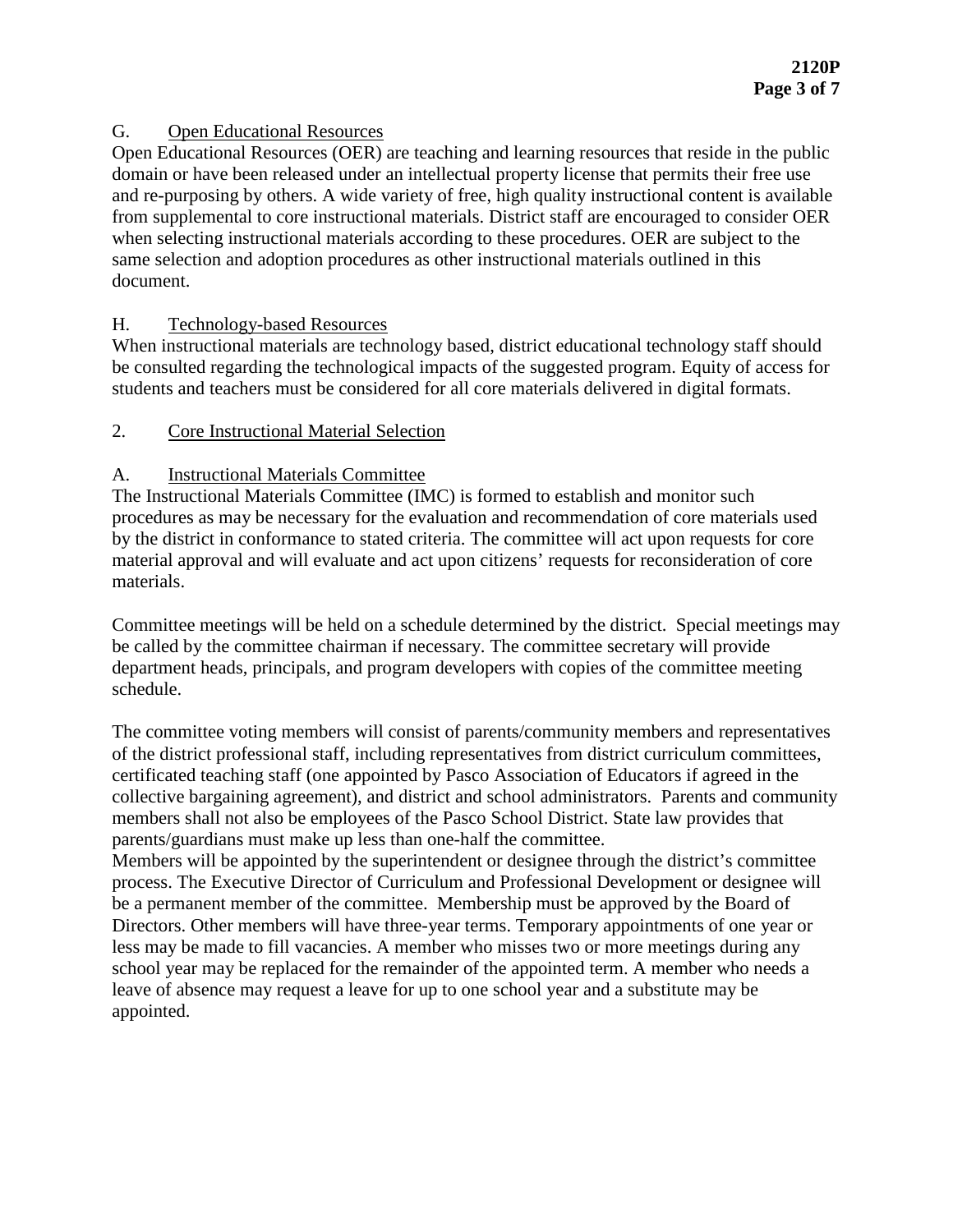#### B. Criteria for Selection of Core Instructional Materials

Core instructional materials shall be selected based upon the degree to which they:

- i. Demonstrate likelihood of impact as shown by scientific or evidence-based research;
- ii. Enable implementation of the district's developed curriculum and meet state standards and College Readiness requirements;
- iii. Provide sufficient flexibility to meet the varied needs and abilities of the students served;
- iv. Provide clear and appropriate differentiation components for English Language Learners, special education students, students with academic opportunity gaps, and highly capable students;
- v. Where appropriate, present balanced but differing views of issues, controversial or otherwise, in order that students may develop critical analysis and informed decisionmaking skills;
- vi. Demonstrate consideration of appropriate format(s) (including technological, visual, and/or auditory components);
- vii. Support an equitable access to learning and learning materials for all students; including the provision of appropriate, high-quality accessible instructional materials to all students with disabilities who require them; and
- viii. Are free of stereotyping and gender, race, class, and other forms of bias, recognizing that under certain circumstances biased materials may serve as appropriate resources to present contrasting and differing points of view, and biased materials may be employed in order to teach students about bias, stereotyping, and propaganda in historical or contemporary contexts. *The Washington Models for the Evaluation of Bias Content in Instructional Materials*, published by the Office of Superintendent of Public Instruction (OSPI) should be consulted in the selection process to further to the goal of eliminating content bias:

[https://www.k12.wa.us/CurriculumInstruct/InstructionalMaterialsReview.aspx.](http://www.k12.wa.us/curriculuminstruct/InstructionalMaterialsReview.aspx)

### C. Identification of Core Instructional Materials

Core materials shall be initially selected by such certificated staff as the superintendent or designee may assign. Materials must meet the Criteria for the Selection of Core Materials above.

### D. Recommendation of Core Instructional Materials

The IMC will receive recommended district material proposals through superintendent-assigned staff. Core material will be reviewed according to superintendent-established procedures to ensure compliance with the above selection criteria and by using instructional material evaluation tools listed on the OSPI website:

[https://www.k12.wa.us/CurriculumInstruct/InstructionalMaterialsReview.aspx](http://www.k12.wa.us/curriculuminstruct/InstructionalMaterialsReview.aspx) Based on their evaluation, the IMC will recommend instructional materials to the board for adoption.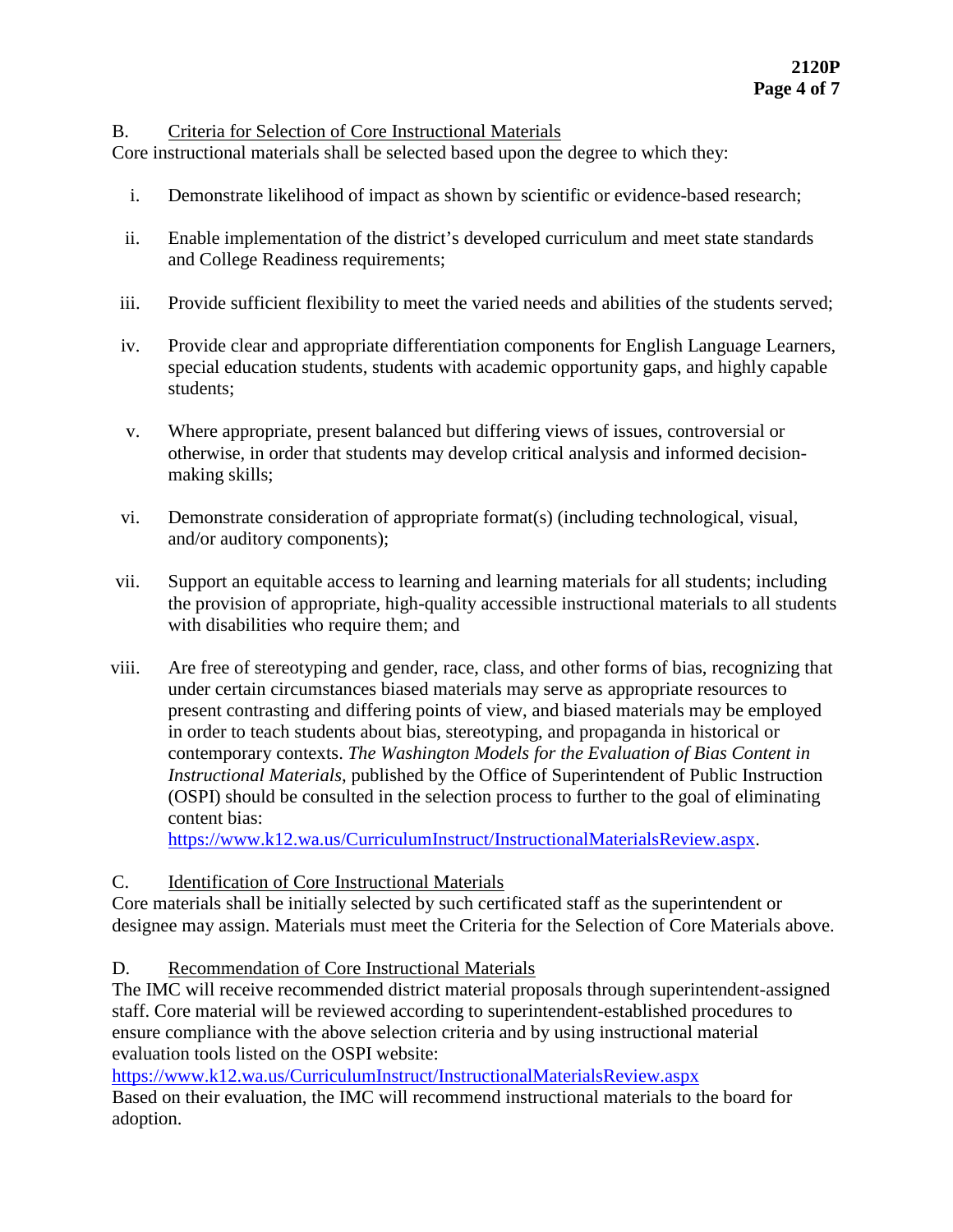### E. Adoption of Core Instructional Materials

Core material will be approved by the board prior to their use in classrooms. Texts selected previously are exempt from this requirement.

## F. Regularly Scheduled Core Material Updates

Any courses using OER as their core material shall annually convene a representative group of district teachers of the course to revise and improve the core material. Adaptations shall be based on teacher and student suggestions and data from state or district assessments identifying areas of lower student performance. Revised versions of the core material will be implemented for the following school year.

If the adaptations to the core material results in significant changes to course objectives or scope, the revised resource shall be forwarded to the Instructional Materials Committee for consideration and, formal recommendation for board adoption.

## G. Exceptional Needs or Rapidly Changing Circumstances

The superintendent or designee may authorize the acquisition of alternative core instructional materials to meet exceptional needs or rapidly changing circumstances. However, expanded use of core instructional materials selected for exceptional needs will require adoption through the formal process.

## H. College in the High School, Advanced Placement (AP), and/or International Baccalaureate (IB)

[College in the High School,](http://www.sbctc.edu/college/_e-collegeinhighschool.aspx) AP, and/or IB courses may have varying course designs as necessitated by their course credit transfer requirements.

# I. Field Testing

The superintendent or designee may consider the use of field testing as part of the adoption process. Field testing can provide a flexible opportunity to investigate the effectiveness of curricular approaches, instructional materials, and/or assessment resources through careful experimentation for an identified purpose based on student needs.

Trial-use core instructional material of an experimental, field-test nature may be authorized for use by the superintendent for a period of no more than one school year prior to adoption through the formal process.

# J. Citizen Access to View Core Materials

Members of the community are invited to review any core instructional materials in current or proposed use. Such review may be accomplished at the school, in the district office, or online. The review and examination process should be arranged in a way to avoid disrupting the educational program. The review of core materials should be undertaken with the knowledge of district objectives in mind.

# 3. Intervention Instructional Material Selection

Instructional materials designed to support strategic or intensive intervention for students who are at risk of not meeting established learning standards will be approved by the superintendent or designee based upon evidence from reputable sources (e.g., National Center on Response to Intervention, Johns Hopkins Best Evidence Encyclopedia).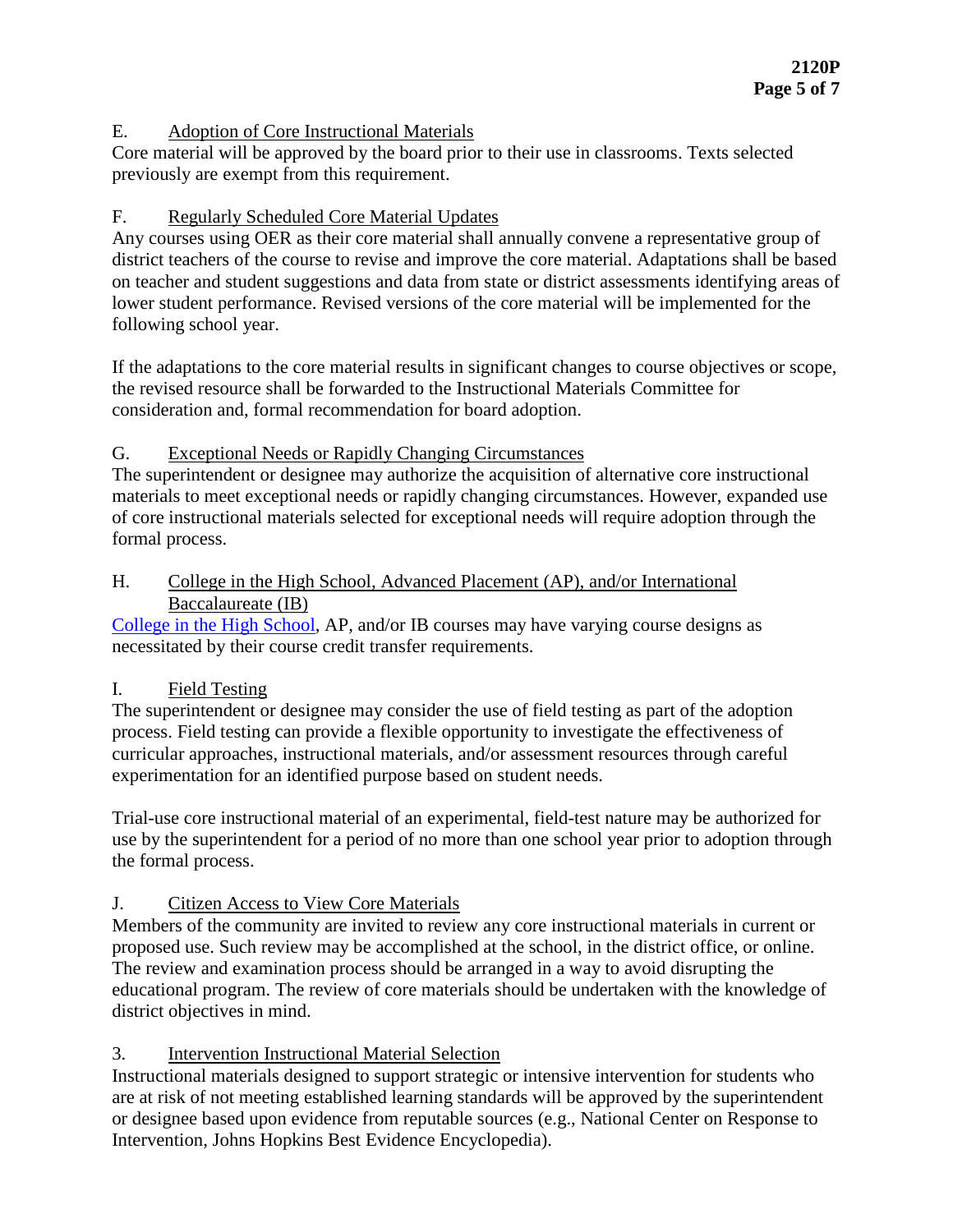## 4. Alternative Core Instructional Material Selection

The superintendent or designee may approve the use of alternative core materials for specialized course offerings, programs, or flexible learning environments. Examples include, but are not limited to online learning, alternative learning programs, parent-school partnership programs, etc.

## 5. Supplemental Material Selection

Supplemental materials will not require IMC approval or board adoption.

The superintendent shall delegate responsibility for examining, evaluating, and selecting all supplemental and temporary supplemental materials to the principal or professional staff of the district. This includes preparing all student reading lists using state standards-aligned resources/repositories. Staff will rely on reason and professional judgment in the selection of high quality supplemental materials that align to state learning standards and are appropriate for the instructional program and developmental level and interests of their students. While supplemental materials do not require item-by-item approval of the IMC, staff are expected to thoroughly preview such materials and to give due consideration to the text complexity, developmental level of students; appropriateness of language or images; bias against racial, gender, ethnic, or other social groups; and other sensitive issues.

# 6. Temporary Supplemental Material Selection

Professional staff of the district will rely on reason and professional judgment in the selection of high quality temporary supplemental materials that are appropriate for the instructional program and developmental level and interests of their students.

### 7. Appeal Procedure for Instructional Materials

When a parent/guardian or employee challenges any instructional materials used or restricted from use in the schools, the following steps should be taken:

- 1. Concerns should first be discussed with the certificated teacher and/or the school principal. All parties are urged to resolve the concern at this level.
- 2. If the concerns cannot be resolved through discussion at the school level, the following steps will be taken and the challenged instructional material will continue to be used until a decision is rendered:
	- a. If the challenged instructional material is supplemental in nature, at a parent's written request to the principal, the supplemental material may be asked to be withdrawn from their student. The principal shall facilitate a meeting of the complainant(s) and appropriate school staff. Following the meeting, the principal shall respond with a written decision. If warranted by the scope of the supplemental material, an appeal may be submitted to the superintendent or designee requesting review by the Instructional Materials Committee and a written decision.